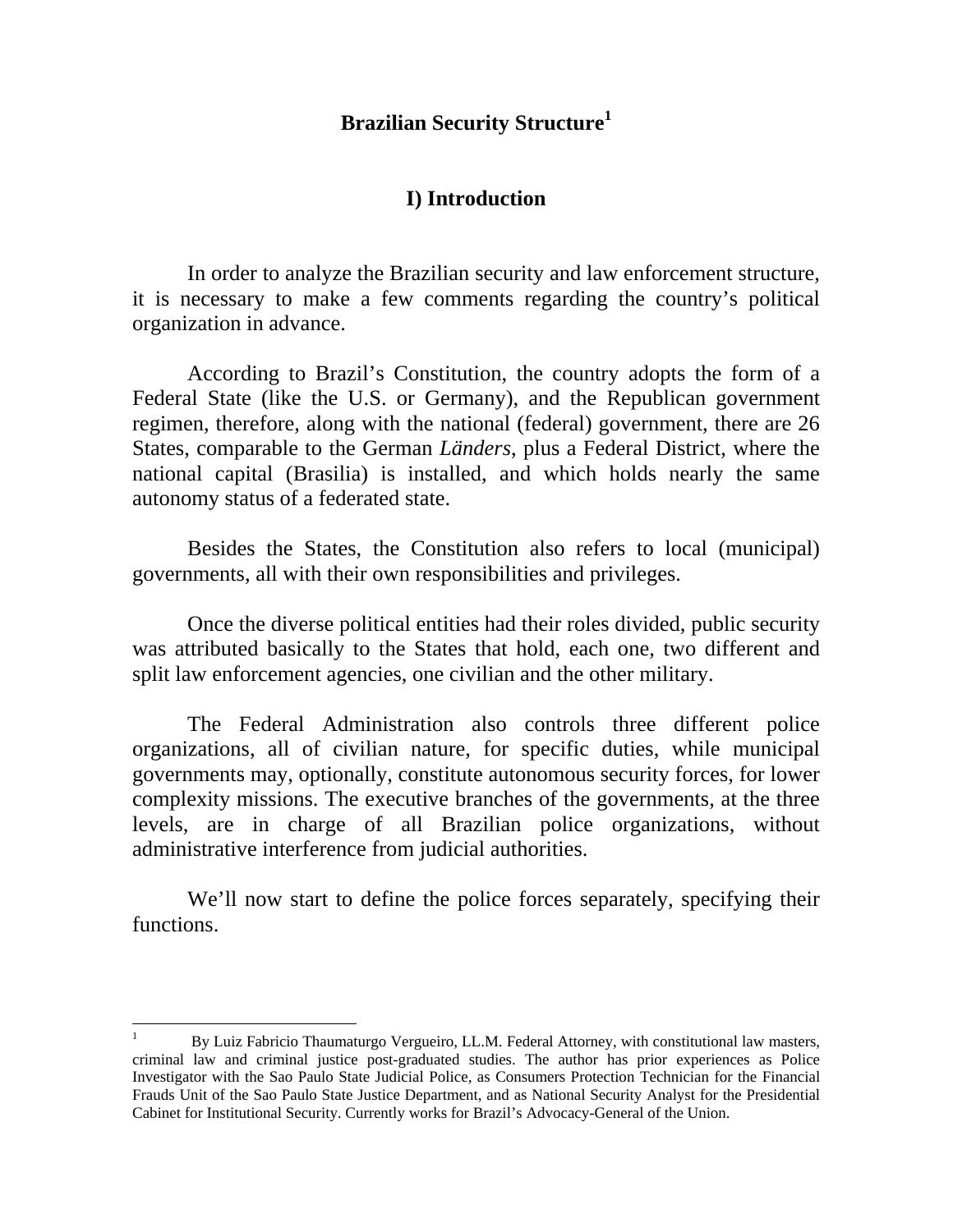## **II) State Police Forces**

**ii.i) Civilian Police**: each Member State structures its Civilian Police, also known as Judicial Police, even though not directly controlled by the Judiciary Branch itself.

 Their responsibilities are mainly the criminal investigation, support to judicial authorities, administrative inspection duties, such as explosives commerce control; vehicle registrations; plus the issuance of the national identification card and drivers licenses.

Along with the investigation of crimes already perpetrated, Civilian Police Agents may as well perform special crime prevention actions, through criminal intelligence operations, using unmarked cars, disguised officers, electronic surveillance and other traditional undercover police techniques.

 Many Civilian Police Departments have their own Bomb Squads and airborne tactical units. The so-called Technical Police Institutes are Civilian Police forensics divisions, attributed with scientific investigation methods, assigned even for non-criminal judicial cases (minors, accidents, etc.).

**ii.ii) Military Police**: each federated State also has its Military Police Corps, responsible for uniformed patrol and crime prevention work; antimutiny police and civilian emergencies, performed by the Military Fire Fighters, currently under the guidance of the Military Police Commands.

 The State Military Police Forces appeared as a mutation of the former State Public Forces, originally inspired by the U.S. National Guards, as real Army Units, designated for territorial defense.

 The Military Police are allowed to perform investigations of their own members' criminal misdeeds, in cases subject both to the Civilian or Military Criminal Courts and, as a consequence, developed efficient criminalintelligence gathering capabilities.

 Up to now, State Military Police are considered Brazilian Army reserve corps, subject to collective mobilization in the event of a war, and, as such, integrate the Armed Forces military intelligence community. Given their Constitutional military status, have had a historically prominent role in national security and counter-insurgency actions.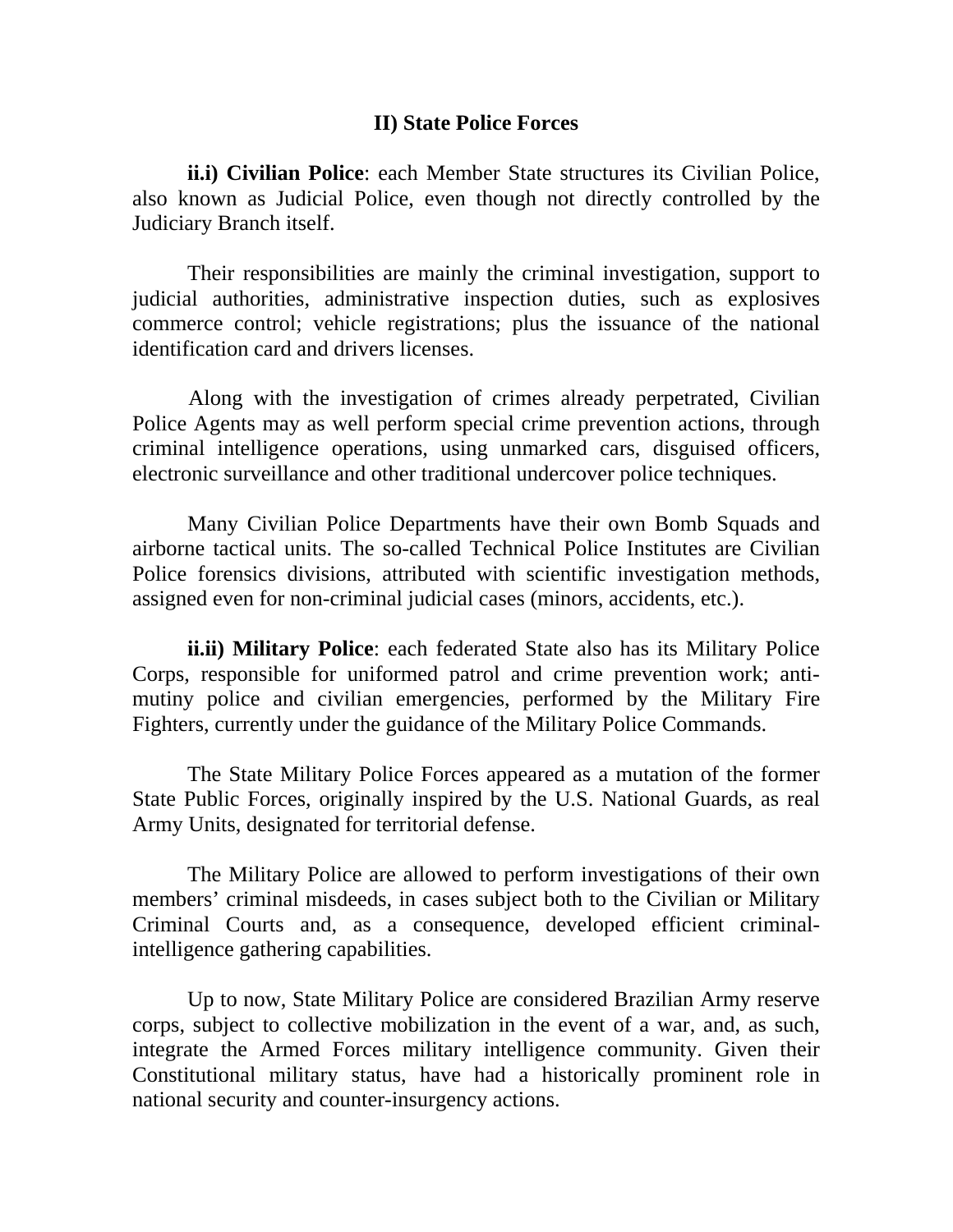# **III) Federal Police Forces**

#### **iii.i) Federal Police Department (DPF)**

 This Federal Agency, with civilian status, is assigned as a Judicial Police to investigate all crimes that may interest the National Administration, such as illegal international drugs and arms trade, terrorism, human beings smuggling and any other crimes directed against the federal government or federal officers, in a role alike the US Federal Bureau of Investigation.

 Apart from typical criminal investigation works, the Federal Police Department has many administrative police tasks too, especially as the head Brazilian immigration authority. Also, it superintends the National Arms Control System (SINARM) and represents the National Central Authority as the liaison between Brazil and Interpol.

Regardless of its specific missions, the Federal Police may act within the normally State jurisdiction, in certain international repercussion or human rights related crimes, or to coordinate State Civilian Police Departments in inter-state crimes. Some Brazilian embassies abroad have police *attaches* chosen amongst Federal Police Delegates.

Given its central law enforcement agency status, the Federal Police develops relevant tactical intelligence operations, emphasizing the international organized crime research.

# **iii.ii) Federal Highway Police Department (DPRF)**

The Federal Highway Police, a civilian law enforcement agency, patrols highways and freeways under federal management, preventing crimes and traffic offenses, and thus protecting drivers from cargo theft.

Presently it assumes a very important task of environmental defense, since their officers are usually the first ones to notice forest fires, and inspect dangerous cargo loads and natural exploited material, especially at the Amazon Rain Forests region. Highway policemen also have a role with border patrol, for every border crossing road is considered under federal authority.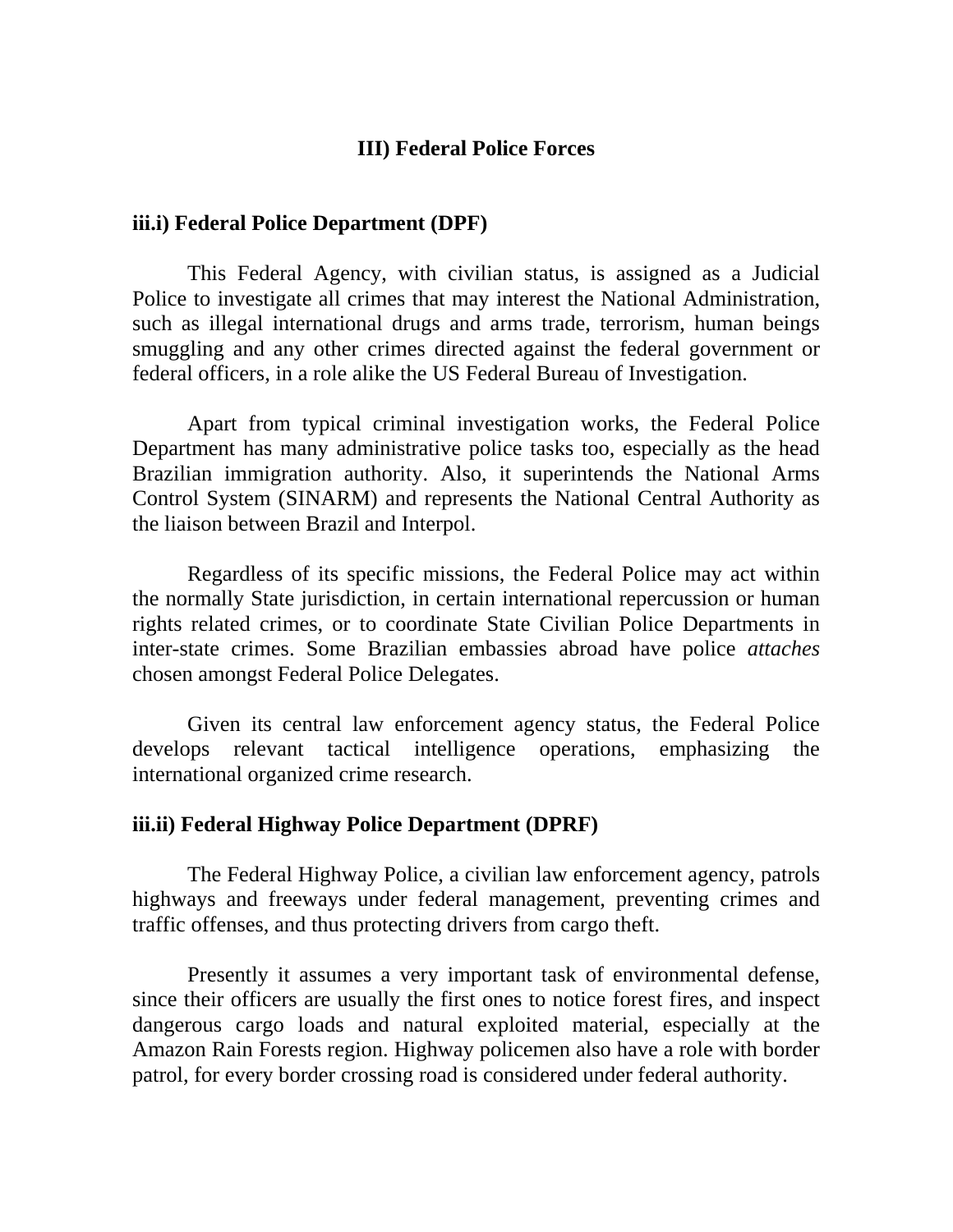Since, up to this date, there is no "Federal Protective Police" in Brazil, with regular uniformed patrol units, the Federal Highway Police Department holds the subsidiary mission of supporting the Federal Police Department (Federal Judicial Police), as well as reinforcing State Police Forces, when need for additional muscle may arise, somehow resembling the role once played by the former *Bundesgrenzschutz* (BGS), Germany's late "Federal Border Police", which was officially transformed in the German Federal Police (*Bundespolizei* – BPOL), on July,  $1<sup>st</sup>$ , 2005.

Given both the primary and subsidiary responsibilities of this agency, it eventually developed important intelligence collection capabilities, and is accredited with full member status in Brazil's Intelligence Community.

#### **iii.iii) Federal Railway Police Department (DPFF)**

Seemingly to the highway Police, the railway Police patrol railways under federal administration, inhibiting load and passengers' theft, aside from control and inspections of safety systems, in order to prevent train accidents.

Even though not so young, this federal law enforcement agency has undergone structural changes since the massive Brazilian rail system privatization program during the nineties, and is now virtually inexistent, partially replaced by private security companies, hired by current railway operators.

At State level, the work of both highway and railway police are usually assigned to the Military Police Corps. Oddly, larger cities subway services, operated by public companies, have police prerogatives for their facilities.

### **iii.iv) National Public Safety Force (FNSP)**

The absence of a "Federal Uniformed Police", as explained at item iii.ii, eventually led to the need of an emergency solution for the occasional (but more and more often), need of federal support to State Governments, unable to handle crisis situations.

An initial idea, of mobilizing the country's armed forces, was heavily criticized, both by the civil society – still distrustful of the military, after a not so distant military rule –, and by the Forces Commanders, fearful of their soldiers "contamination", after dealing with the organized crime.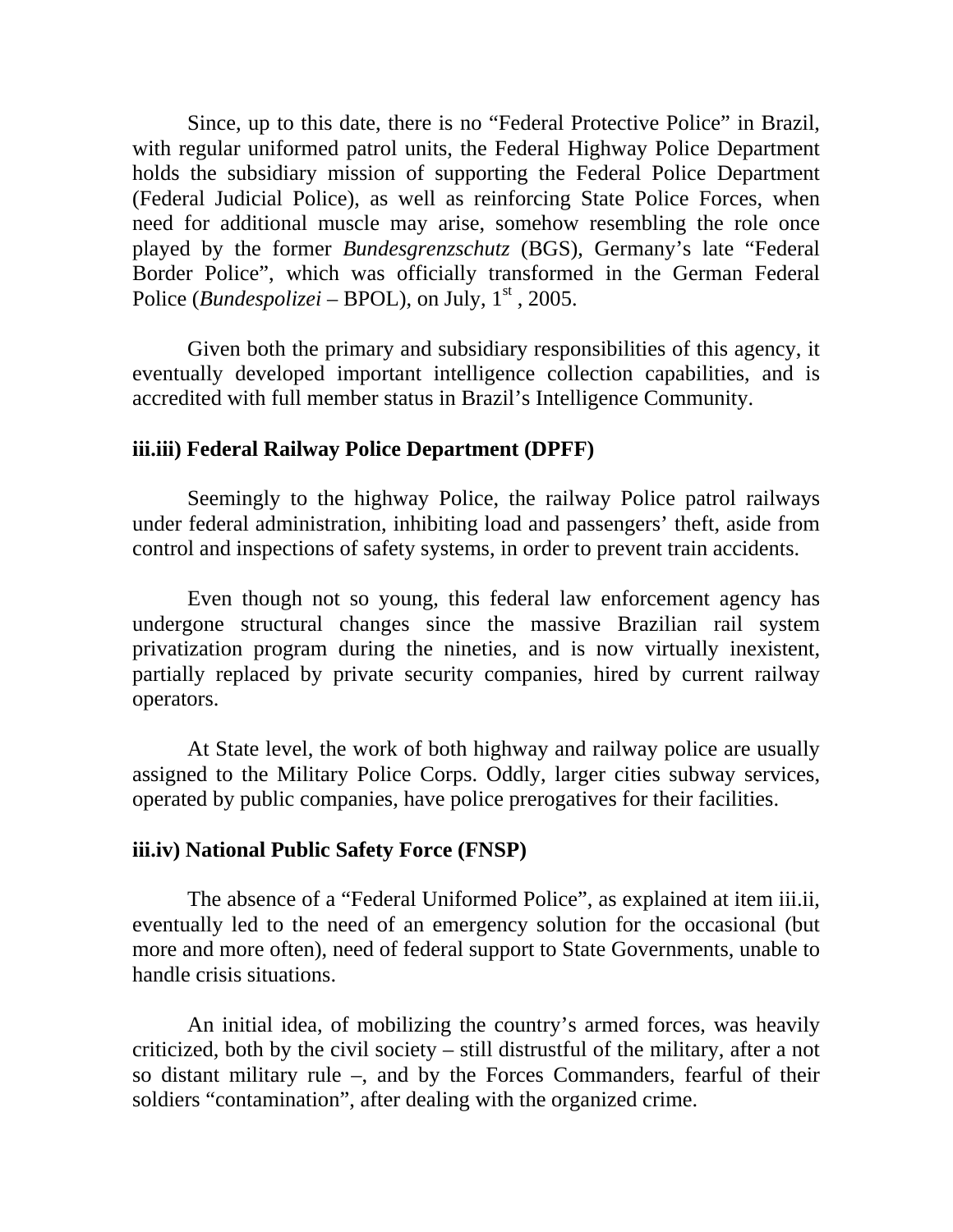As a result, the Justice Ministry presented the idea of an "expeditionary force", inspired by the United Nations Peace Forces, and formed by "volunteer" State Military Policemen and Federal Highway Patrolmen, selected by their respective commanders, for temporary assignments, under the unified supervision of a central government official: the National Public Safety Secretary, subordinated to the Justice Minister.

Therefore, this emergency force is an ideal organization, equipped with vehicles, weapons and a modern command and control structure, but short of a permanent staff, leading to all the difficulties inherent to such a framework. Even though the general resistance against the armed forces direct involvement in law enforcement, logistic support (transportation, accommodation, communications, ammunitions, etc.), and theater tactical intelligence is channeled through the Army and the Air Force.

Apart from the organizational challenges, FNSP is also subject to some peculiar juridical restraints. Since the active deployment of troops under Federal guidance within a State territory may be seen as an indirect form of National Government's intervention in local affairs – generally prohibited by the Republic's Constitution –, there is a legal prerequisite of formal assistance claim by the Governor in need, followed by a statement that his own forces are insufficient to solve the crisis, adding a complication element to the overall political balance of the country.

# **IV) City Security Forces**

Local administrations are allowed to create the so called Municipal Guards, accountable for the protection of city property, the patrol of city controlled spaces, such as parks and public schools, the support to city inspection agents and municipal bylaws enforcement (housing, sanitation, commerce, etc.), plus, occasionally, traffic police in urban areas.

On public security affairs, these offices can play only secondary roles, and, in some States, are not even permitted to be armed institutions.

Regardless of all those restrictions, larger cities eventually established reasonably well armed, organized and equipped Guards, which end up collaborating with the State Military Police, in joint operations and criminal information exchange.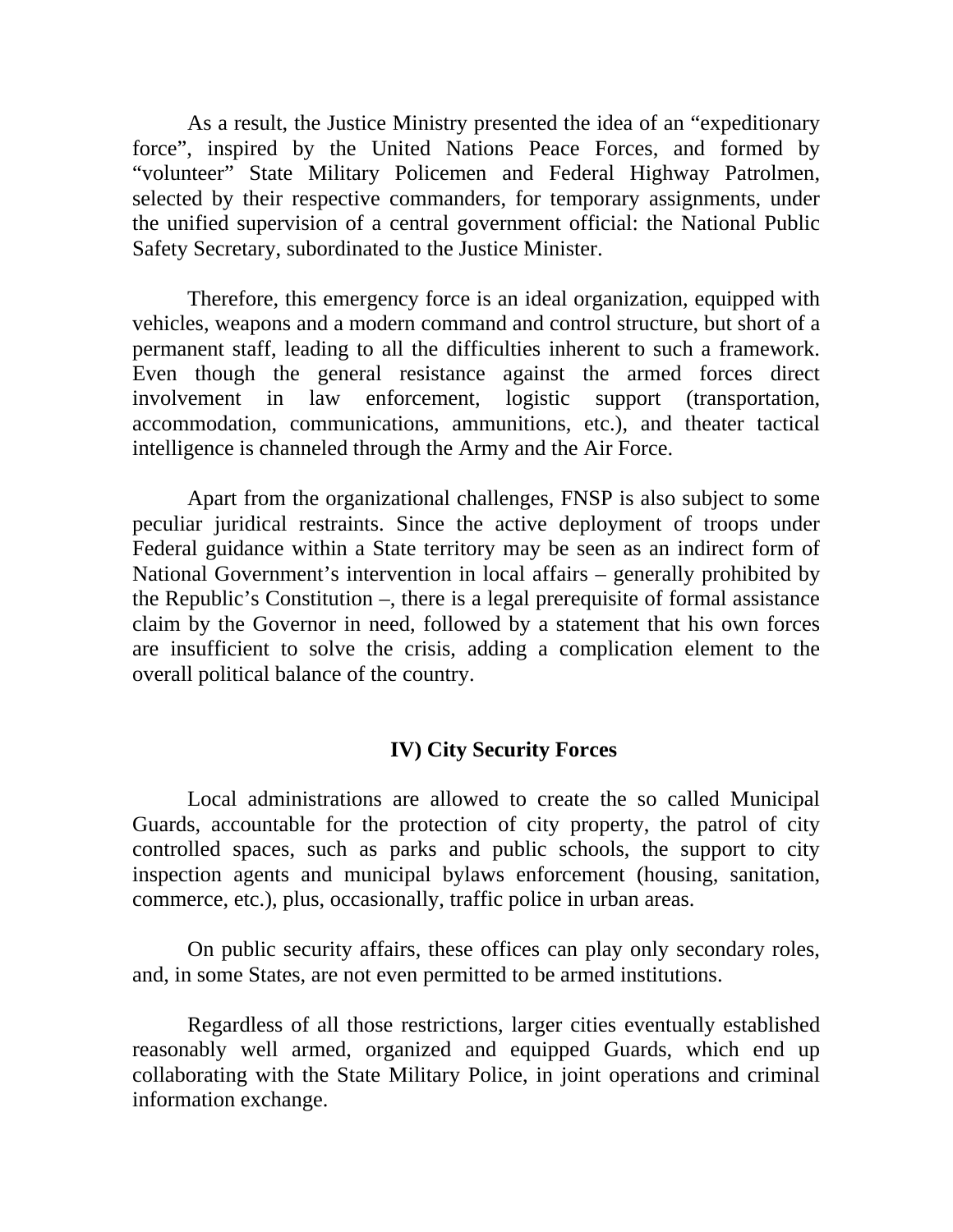Also, some richer municipalities, farther away from metropolitan centers and their budget resources, celebrated agreements with State counterparts to install joint emergency operations command centers, commonly referred to as CIOPS (Integrated Security Operations Centers), manned by representatives of regional authorities, but equipped and funded through city appropriations, and managed by Municipal Guards. Needless to say, such structures access and store significant amounts of information, later subject to processing for intelligence purposes.

# **V) Security Related Agencies**

Apart from the Police Forces "*stricto sensu*", there are other public organizations dealing with security related affairs, but, in Brazil, are not empowered with typical police prerogatives. Occasionally, these agencies and their employees may investigate facts defined as crimes, and even arrest people; however, any arrest performed by them must be confirmed either by Police or Justice Authorities.

States and the National Administration keep treasury inspection organizations that control taxes payment, national and international commerce regulations, revenue services and, in the federal case, the customs procedures.

Their inspectors' reports might substitute police investigations as valid evidence on courts. These institutions established a very active financial intelligence community, and trade tax offenses data amongst each other.

Brazil's Finance Ministry directs a department called COAF (Financial Crimes Coordination), which, under the country's Central Bank supervision, investigates transnational financial crimes and money laundering, playing the part of an internationally conected Financial Intelligence Unit.

The Justice Ministry, as the primary national executive law enforcement cabinet, organized an International Cooperation and Assets Recovery Department (DRCI), in an effort to repatriate criminally obtained financial resources illegally remitted to foreign banks.

This Department also supervises the distribution of foreign judicial requests, civil or criminal, relayed by the Foreign Affairs Ministry, and the correspondent transmission of Brazilian judicial warrants directed abroad.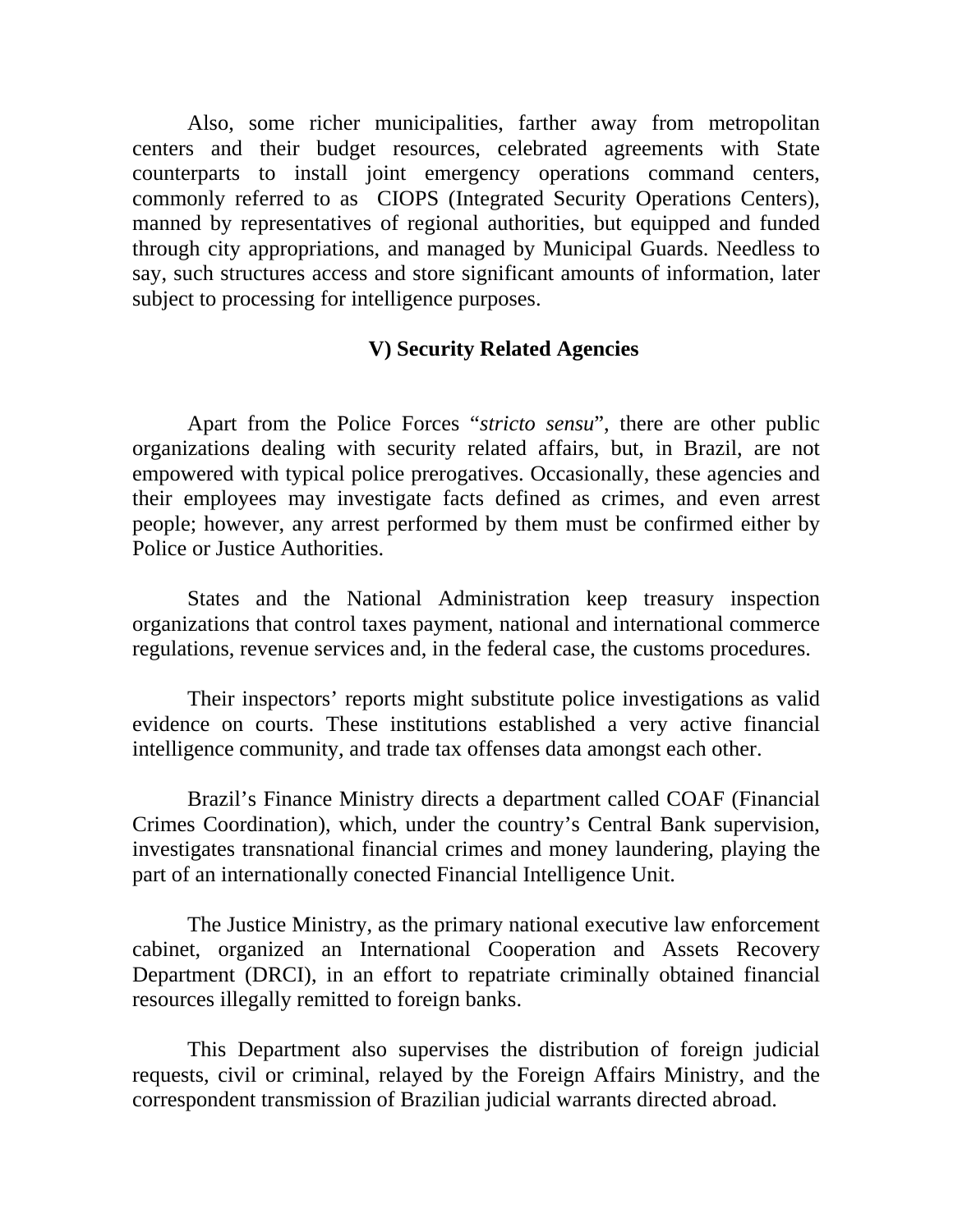#### **VI) Corrections and Penitentiary Security**

Prisons security, in Brazil, is assigned to civilian organizations apart from Police Forces. These are the so-called Penitentiary Administration Departments.

Most of Brazilian prisons are under State Administration, and their Corrections Officers have partial law enforcement prerogatives, needed for prisoners' escort and custody operations.

At Federal level, the National Penitentiary Department (DEPEN) has a dual role: to supervise States Corrections Facilities, including their funding needs; and to maintain maximum security federal prisons, manned with federal corrections agents, and built to accommodate highly dangerous criminals.

The establishment of a Penitentiary Criminal Intelligence System is underway, at least within federal custody facilities; nevertheless, it is still far away from becoming a nation wide net. Some States have similar programs, but seem to willingly make them incompatible with each other, hindering more effective organized crime fight initiatives.

# **VII) National Intelligence and Security in Brazil**

The Brazilian Intelligence Agency (ABIN), according to its federal statutes, is a civilian national security organization, in charge of counterterrorism, counter-espionage and other facts relevant to Brazil's Internal and International Security, operating both at home and abroad.

Organized intelligence activities in Brazil exist since 1927, when the Secretariat of the National Security Council became concerned with the growth of international communist movement, and the overall world instability after the World War I.

During the Cold War, Brazilian intelligence was conducted by the National Information Service (SNI), extinguished in 1990 after years of abuses denounces.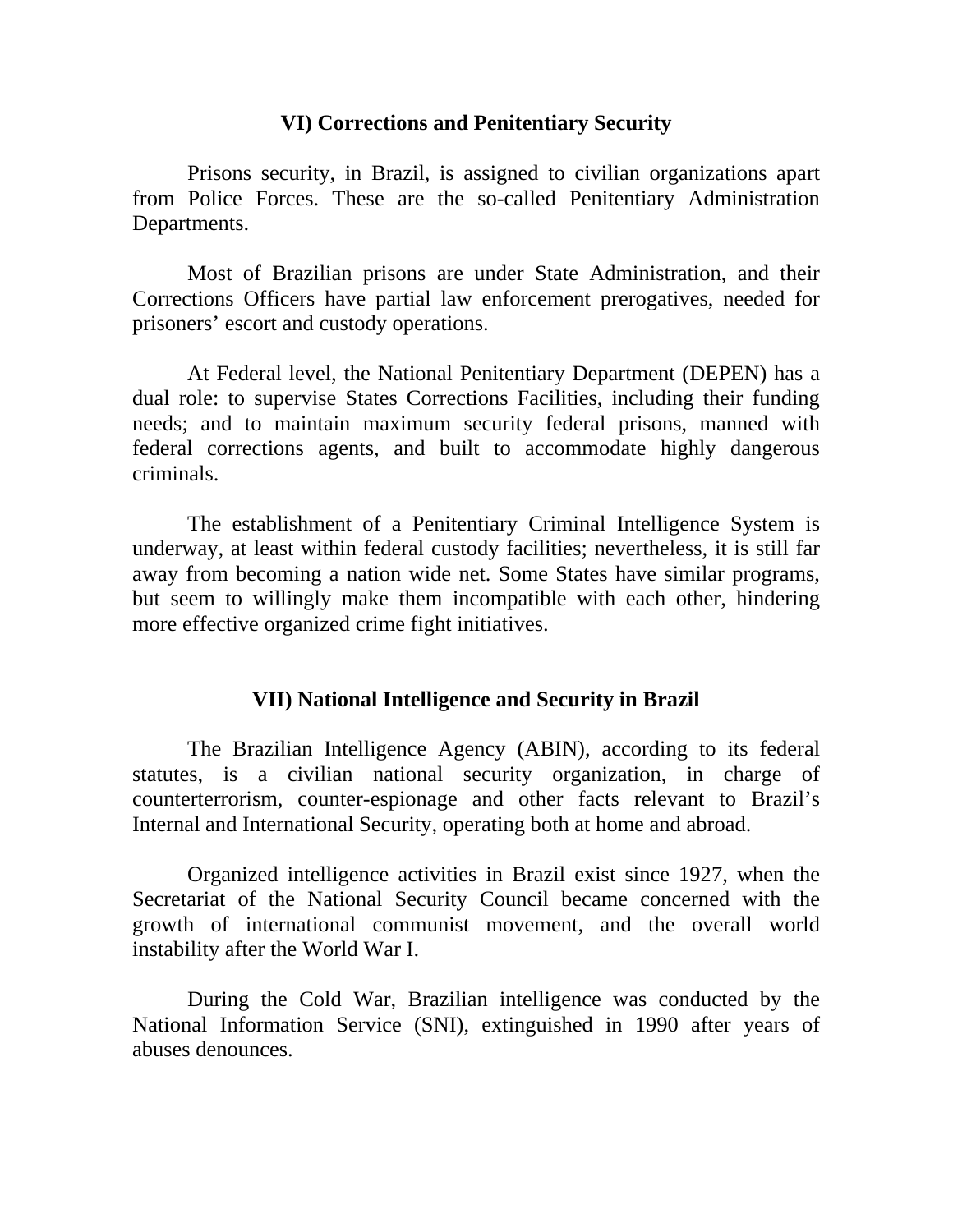Finally, in 1999, ABIN was established under the current guidelines. Like most western intelligence agencies, it has no regular police powers during peace times and, in case of need to arrest or question somebody, must require assistance to the competent civilian or military law enforcement office.

Regardless of its civilian nature, ABIN is legally the central authority for the Brazilian Intelligence System (SISBIN), therefore coordinating the Armed Forces Military Intelligence Subsystem (supervised by the Defense Ministry), the National Public Security Intelligence Subsystem (integrated by the States and Federal Police Departments, supervised by the Federal Police Department), the National Financial and Treasury Intelligence Community, the International Crime Fight Coordination (a Foreign Affairs Ministry office) and the National Civilian Defense and Emergency System (integrated by the Federal, State and City health departments).

#### **VIII) Current Challenges and National Security Trends in Brazil**

The socialist government coalition headed by President Luiz Inacio *Lula* da Silva, first elected on 2003, and reelected for a second term, from 2006 to 2010, was able to maintain economic stability acquired by the previous administrations, and also highly benefited by a favorable international financial environment.

These circumstances eased the pressure on security related institutions, which started to detect lower delinquency levels, measured in larger metropolitan areas, thus delaying important security reforms, an unpopular theme, most often misunderstood by the leftist governing Labor Party.

#### **viii.i) Internal Security and Law Enforcement**

A persisting issue, drug trafficking and the consequent violence in larger urban concentrations, most visible at Rio de Janeiro – country's second biggest town, capital of an equal name State –, but present elsewhere, was partially addressed during the 2007 Pan-American Games, hosted by the city.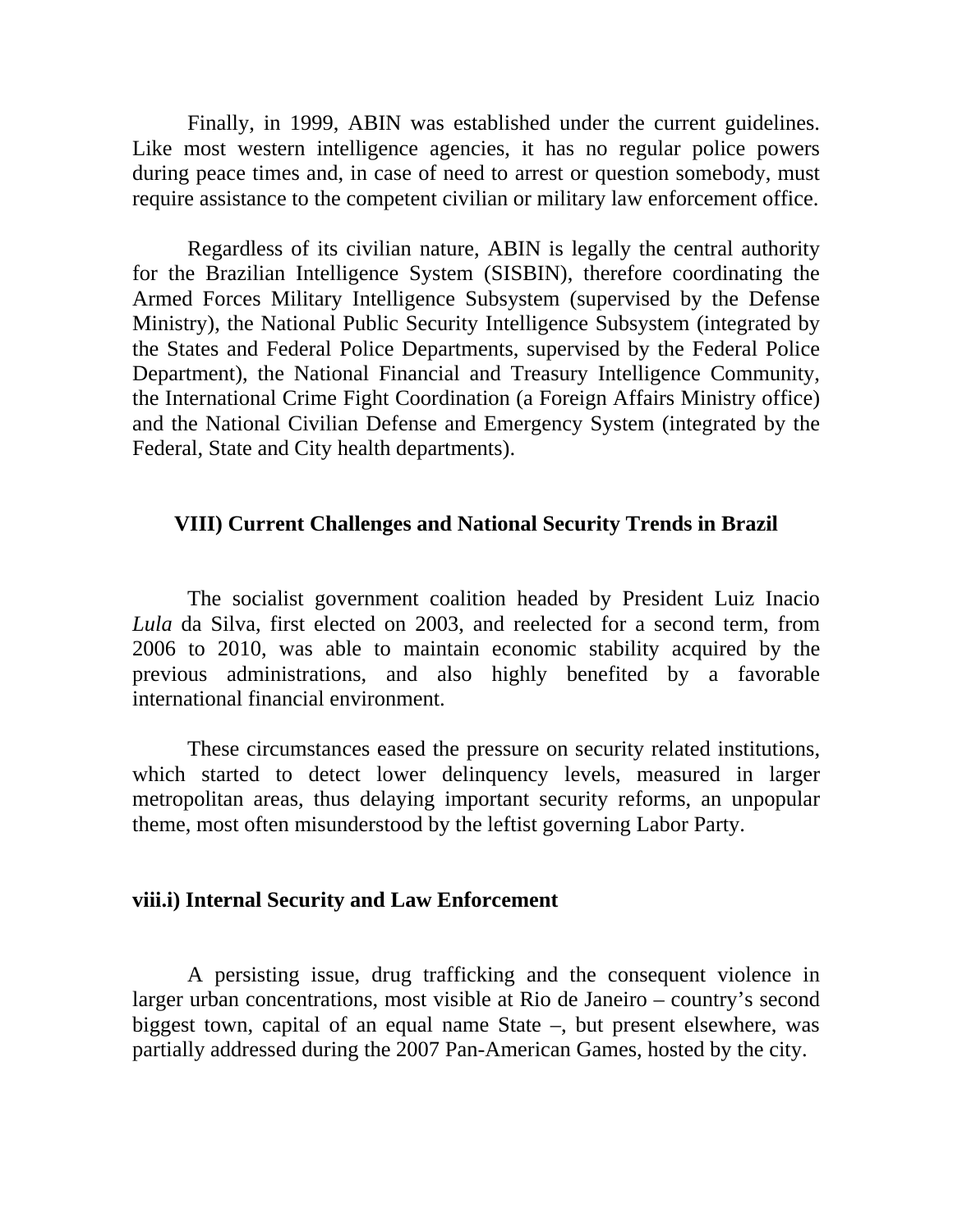Massive federal investments in infra-structure, civilian defense and law enforcement were made in the regions surrounding the Pan-American complex, and, after the Games, most of those items were transferred to the Rio de Janeiro State Government, including a state-of-the-art Command, Control, Communications and Intelligence Center, integrating all local, State, and Federal emergency services.

Even so, Rio de Janeiro State authorities seem unable to cope with an always increasing violence at underprivileged quarters, and other States Governors started demanding similar federal assistance measures, preferably the envoy of National Public Safety Force (FNSP) units.

However, as above mentioned (see item iii.iv), the FNSP is not a permanent institution, and depends basically of States troops "donations". In one scenery where many States come up with simultaneous assistance requests, there won't be enough reserve Statesmen to be lent, and some recent deployment denials already led on the interested Governors to recall their personnel, further weakening the federative security arrangement.

On the other hand, outbreak violence episodes, such as those internationally broadcasted in 2006, when a criminal organization nearly paralyzed the richest Brazilian metropolitan region (São Paulo), classified by some authors as a real terrorist wave, were dealt with solely by the ordinary State Police agencies (Civilian and Military), due to the Governor's refusal to admit the situation went out of control, inhibiting the FNSP presence, and to the constitutional prohibition of federal military deployments, except in case of a Congress approved state of siege (martial law) decree.

Aiming political ends, it is comfortable for opposing city mayors and State Governors to emphasize the absence of greater federal cooperation in security issues, despite the fact that, actually, the central government has very limited powers regarding these problems.

Nevertheless, an apparently changing global economic situation, impacted by the US subprime financial crisis may represent winds of change for the years of internal security ease, pointing to a restart of debates referring to the law enforcement apparatus reforms.

An obvious and simpler choice could be the unification of all civilian federal forces (Highway, Railway and the National Public Safety Force).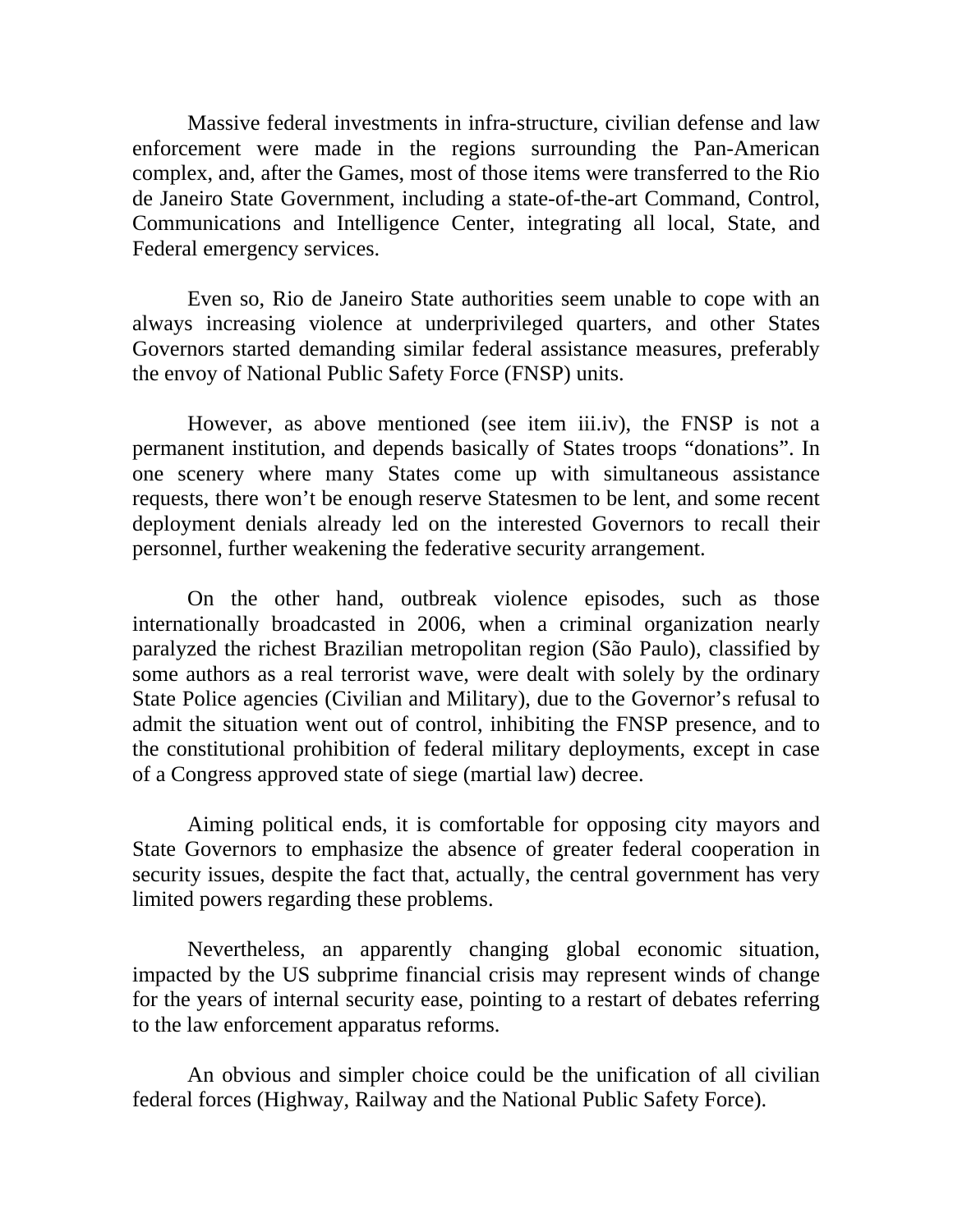This would undoubtedly enhance the federal response efficiency for crisis situations, and improve the rationality of the security services under permanent federal responsibility. However, it would solve only half the question.

The majority of law enforcement issues are still State level problems, resulting from very deficient management structures, and chronic lack of funding. Decades of negligent recruitment and training, added to mistaken investment choices, rendered the current state police structures, divided in two completely split organizations, totally obsolete.

Many legislative initiatives, for institutional change, have been proposed to the Parliament, but, since each proposition is normally sponsored by an interested corporation, to the detriment of the other, no real advancement was reached since the 1988 Federal Constitution.

In spite of those interagency disputes, at least one idea seems to be consolidated: there must be a progressive unification of the State Police Forces, starting with common training programs, compatible equipments and communication systems, an equivalent rank and salary scale, and, finally, an unified high command, advised by a single planning staff, able to present coherent managerial and tactical options, and by a joint internal affairs office, to prevent partisan decisions in disciplinary matters.

Some States have implemented these directives, to higher or lesser extent, but an impulse for complete unification persists.

A new doubt arises when it comes to decide for a unique Military or Civilian Police. Critics of the previous denounce constant civil rights abuses accusations, including the suspect harboring of death squads; detractors of the latter point out to notorious corruption cases, and the overall inefficiency of investigative services. A more realistic forecast should envisage some sort of miscellaneous third kind.

#### **viii.ii) International Security and National Defense**

On the external front, Brazil seems to have been away from major problems, keeping decades of friendly relations with neighbor countries, and a leading global role in peaceful controversies solutions.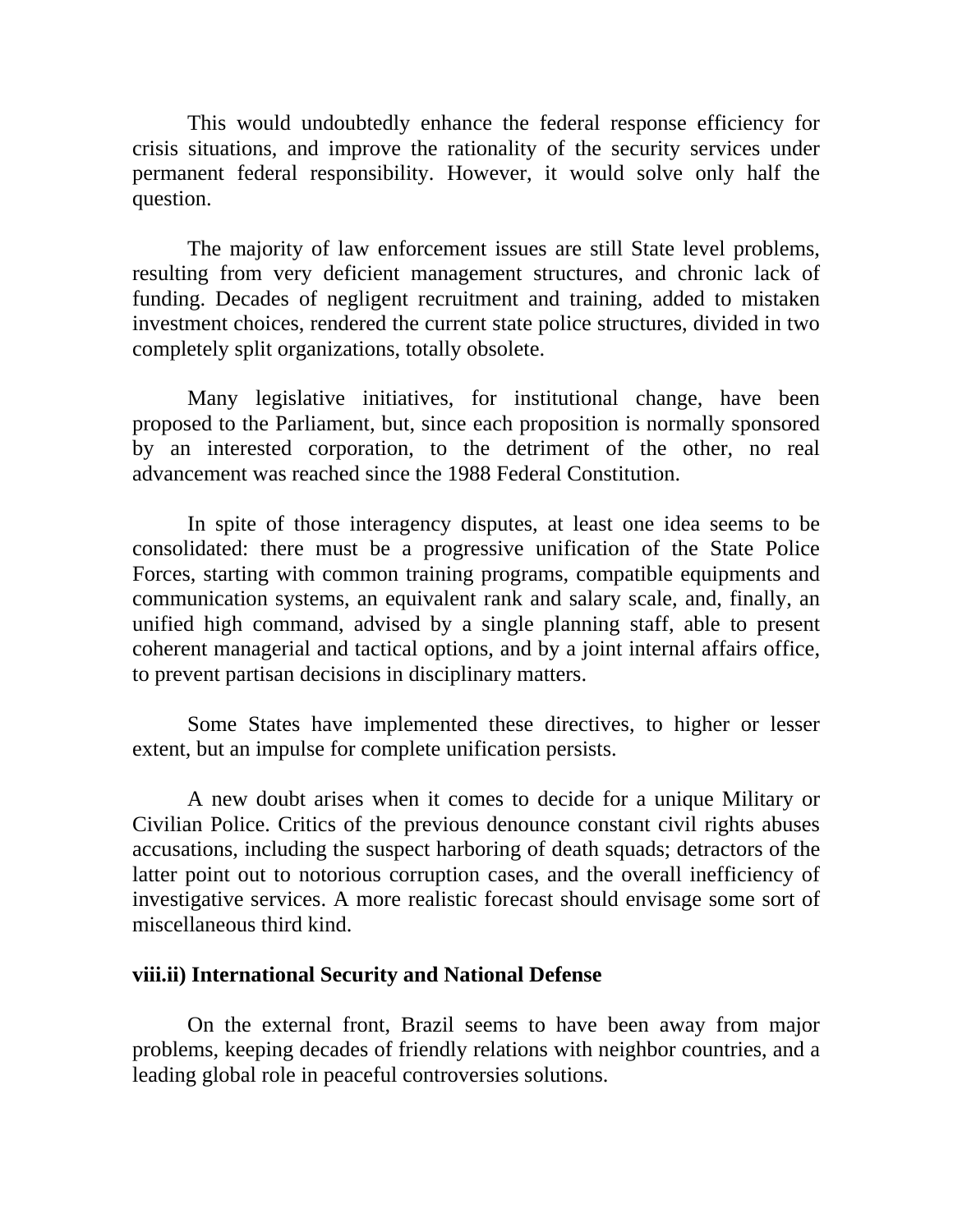Not even the US led campaign against terrorism had affected Brazil's international security perceptions, despite occasional suspects of terrorist cells presence in the tri-border area comprising Argentina, Paraguay and the Brazilian State of Paraná.

However, recent events attracted Brazilians attention to the usually ignored subject of international relations. Subsequent to this decade's following elections of charismatic leaderships in neighboring countries, located at the so-called Andean arch, Brazilian citizens and companies interests abroad have been systematically targeted.

A first blow came with unilateral changes in natural gas supplying from Bolivia, a long since established joint venture between the Bolivian Government and Brazil's state owned oil company (Petrobras). Immediate effects were felt by drivers and industries that had moved to this source of energy, believing in promises of continued low price supply.

Another unexpected hit from Bolivia struck small Brazilian land owners and agriculturists living for years next to the common border, threatened to be expropriated for petty violations. The episodes added to a seemingly increasing separatist tendency of eastern Bolivian Provinces, exactly those closer to frontier regions.

More recently, the clash between Colombian regular armed forces and the narco-terrorist group Colombia's Revolutionary Armed Forces (FARC), fought mostly inside the Amazon rain forest, not so far from the Brazilian border, spread to Venezuela and Ecuador, both mobilizing regular military contingents, apparently to assist the FARC, after Venezuela accredited the group with the international law status of belligerent forces.

All these events seem to have passed with little (or none whatsoever), anticipation by Brazilian intelligence organizations, civilian or military, raising major criticism, even among those social actors usually in favor of national security activities.

In fact, the Defense Ministry and the Brazilian Intelligence Agency (ABIN) have shown some attempts to improve their data collection capabilities: the first installing or redeploying units, including Air Force Elint squadrons, closer to the sensitive border; while the second struggles to acquire new assets in the area.